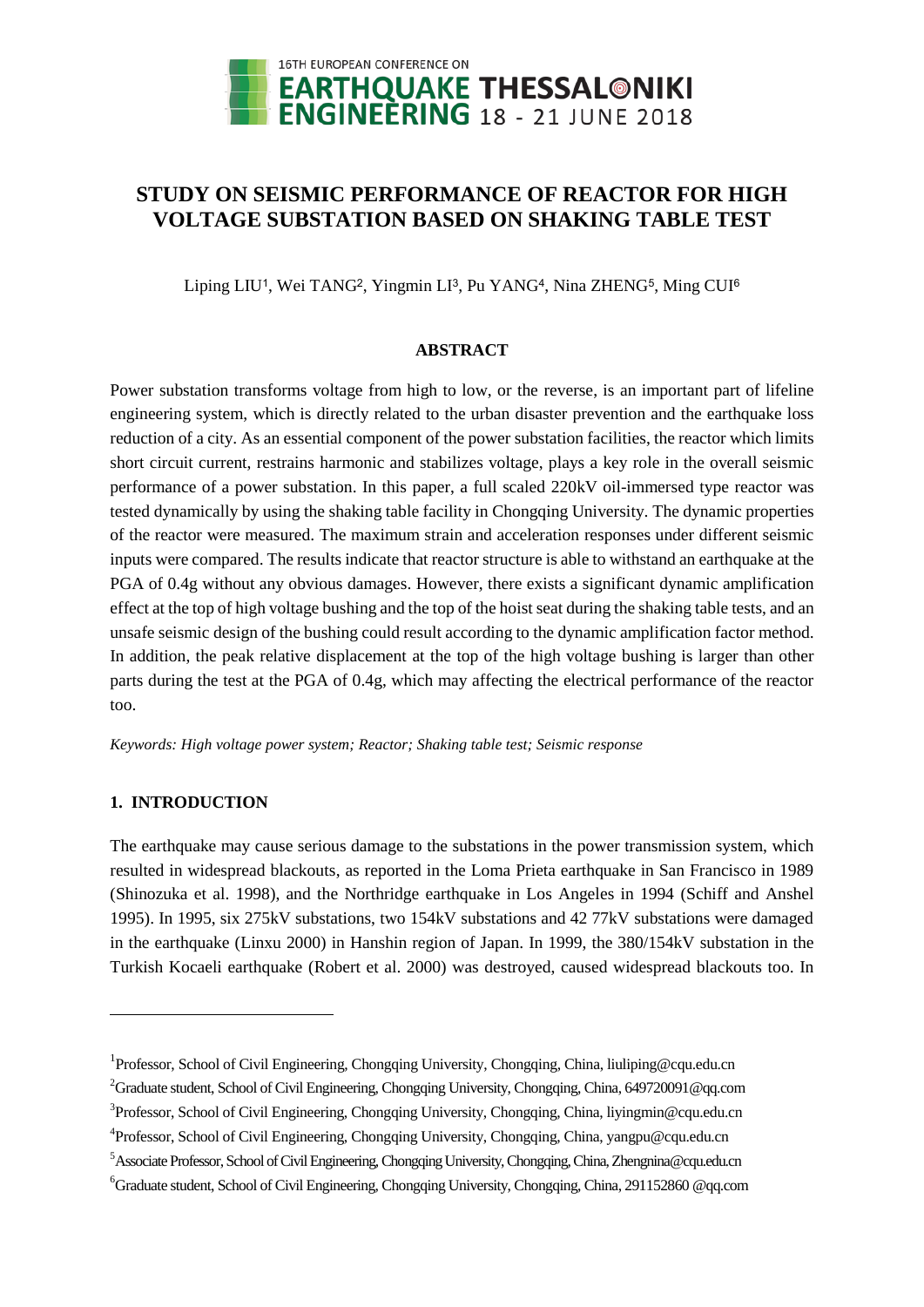2004 Japan Niigata earthquake, 11 substations were damaged (Qiang et al. 2006). In 2008 Wenchuan earthquake in Sichuan Province of China (China Earthquake Administration 2008), 246 substations of 500kV and under the 500kV in power system were damaged. In 2011, the earthquake and its secondary disasters in East Japan caused serious damage to the power transmission and distribution facilities, resulted in a reduction of more than 20% disability in the power generation capacity of Japan after the earthquake (Fang et al. 2011). The main research methods of seismic performance of electrical equipment are numerical simulation and shaking table test. The shaking table test can directly reproduce the vibration state of electrical equipment under earthquake and truly reflect the weak parts of the equipment, which is the best way to test the seismic performance of electrical equipment (Kumosa et al. 2005, China Electric Power Research Institute 2014). Ziguo et al. (1998) conducted the prototype experiment of S7-200/10 distribution transformers, which is the first prototype test of transformer structure in China. Matt and Filiatrault (2003) carried out a shaking table full-scale test on a 525kV transformer. The experimenter made a high-voltage simulation bushing with porcelain to simulate the dynamic response of the real bushing. A total of five seismic waves of different magnitudes and intensities were input to obtain the dynamic characteristics of the key parts of the transformer. Meigen et al. (2011) designed a transformer model for shaking table test, in which 220kV and 500kV bushings were prototypical. By inputting several seismic waves into the shaking table test, the seismic response time history curves of acceleration, displacement and strain of the key parts were obtained, and the seismic response rules and seismic weak points of the transformer and bushing system were studied. Qiang et al. (2015) carried out a shaking table test on a transformer bushing system consisting of a simulation box, a hoist seat, a prototype bushing, and other components. The seismic response in the system was analyzed in both the time domain and frequency domain, which revealed the transformer seismic response mechanism.

The reactor is an important power facility of the substation, which has the functions of limiting short circuit current, restraining harmonic and stabilizing voltage. The structural composition of the reactor is similar to that of the transformer. The seismic research results of the transformer will have some reference function for the reactor, and shaking table test of the reactor will directly reflect its seismic response. This paper focuses on researching the seismic response characteristics of a 220kV oil-immersed reactor by using the shaking table test. The dynamic properties of the reactor were studied, the seismic response characteristics under different seismic inputs were compared. The weak part of the earthquake resistance was clarified, and the corresponding anti-seismic measures and seismic design proposals were put forward, which provided the foundation for the seismic design of such reactors.

### **2. SHAKING TABLE TEST**

#### *2.1 The reactor for testing*

The test object is a prototype 220kV oil-immersed reactor (Figure 1), which consists of a tank, hoist seat, conservator and porcelain bushing. The bushing is fixed on the corresponding hoist seat and is connected with the hoist seat by a flange, and the conservator is cantilevered over the tank. The reactor is 2.55 meters long, 2.5 meters wide and 7.033 meters high, with a total weight of 8298kg.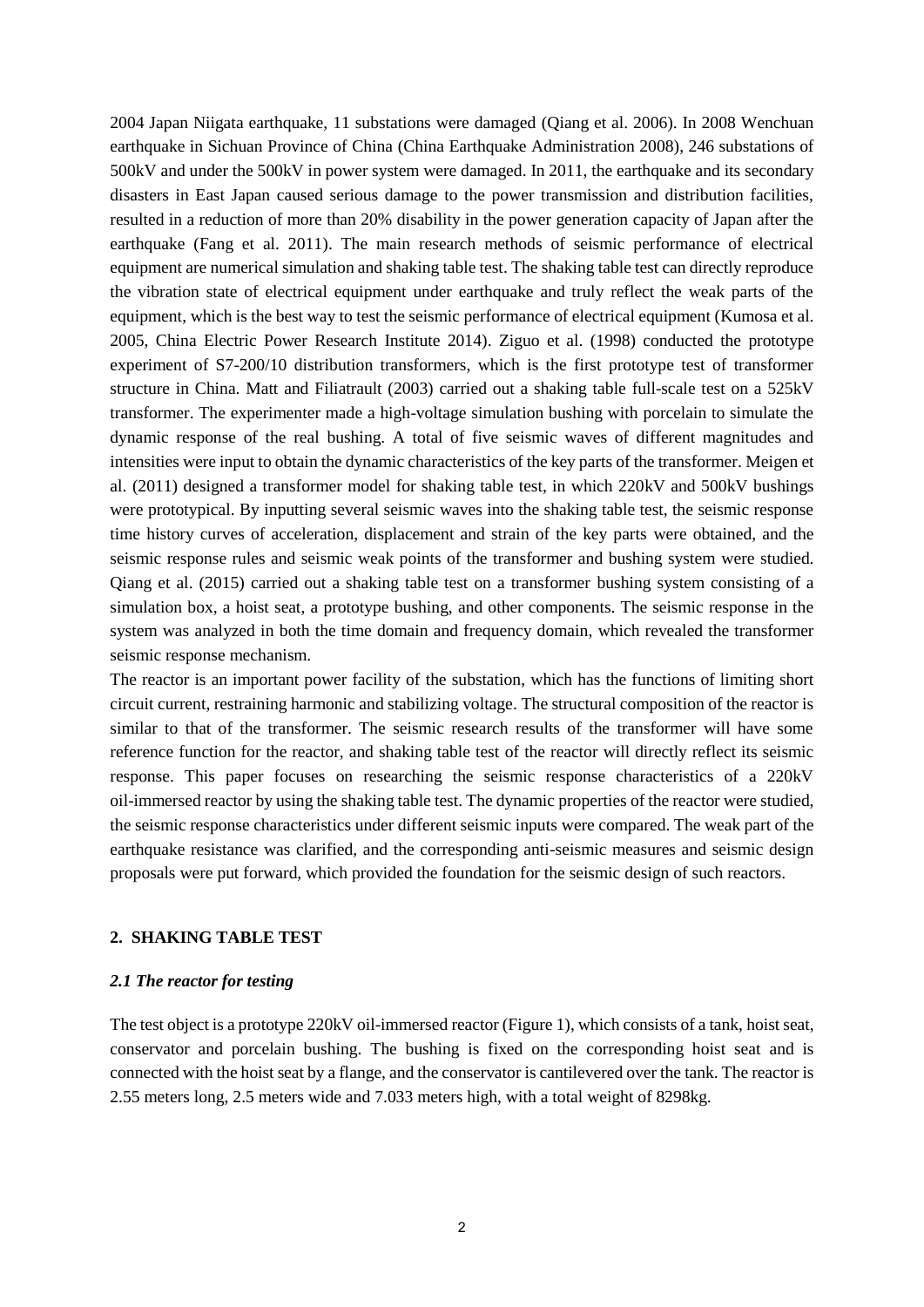

(a)Front (b)Back (c)side

Figure 1. 220kV oil-immersed reactor for test

# *2.2 Equipment for testing*

The test was carried out in the shaking table Laboratory of Chongqing University. The parameters of the shaking table in the test are shown as follows. The size of the table is 6.1m×6.1m, the working frequency is 0.1~50Hz, the standard load is 60t, the maximum overturning moment is 1800kN·m and the maximum eccentric moment is 600kN·m. The maximum acceleration of the table is  $\pm 1.5$ g (standard load) in the X direction,  $\pm 1.5g$  (standard load) in the Y direction,  $\pm 1.0g$  (standard load) in the Z direction.

## *2.3 Input motion for testing*

The resonant frequency search test is for determining the resonant frequencies of the reactor. White noise is used for the resonant frequency search test. According to IEEE693 (2005) and GB50260 (2013), The amplitude of the white noise input is 0.075g, the test time is 180s with the frequency range 0.1Hz-50Hz.

According to IEEE693 (2005) and GB50260 (2013), The response spectrum of the input motions should envelop the required response spectrum (RRS). So, the artificial time history is used for the time history shaking table test. The required response spectrum with the damping ratio 2% determined by IEEE693 (2005) and GB50260 (2013) is illustrated in Figure 2. The horizontal and vertical seismic waves generated by the response spectrum are shown in Figure 3, and the response spectrum of the seismic wave is shown in Figure 2. The amplitude of the seismic waves is adjusted for different intensity cases in shaking table test.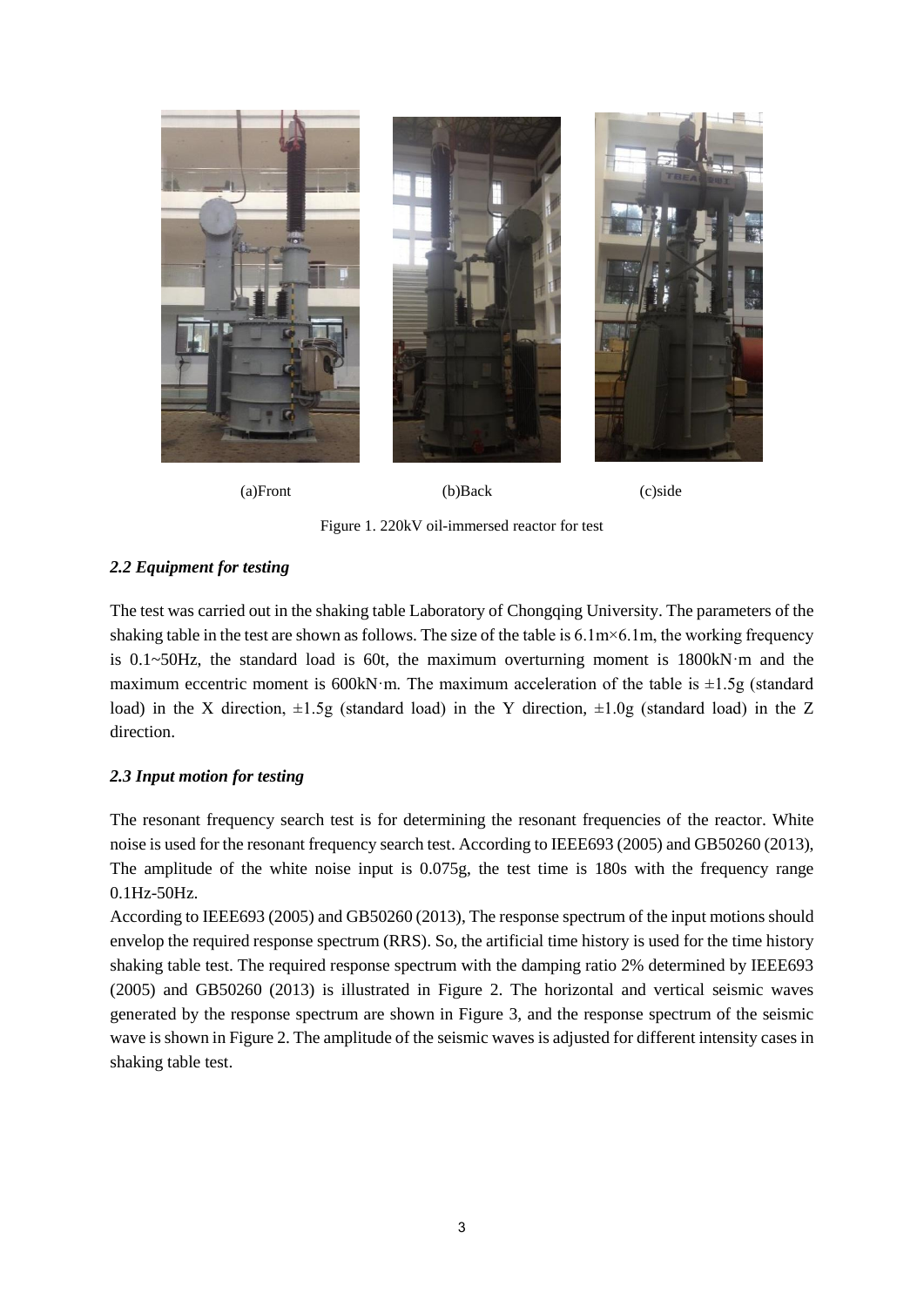

Fig 2. Required response spectrum and test response spectrum for the shaking table test



Fig 3. Acceleration time histories for the shaking table test

## *2.4* **Arrangement of measuring points for testing**

Seven acceleration measuring points (three directions in each point) and five strain measuring sections (four strain gages per section) were placed along the height of the reactor. The acceleration sensors were installed at the top of the tank, hoist seat, high voltage bushing, low voltage bushing, conservator and pressure release valve numbered from MA1 to MA7. The strain gages were glued on the root of the hoist seat, high voltage bushing, the cantilever of a conservator, column of the conservator and terminal box numbered from MS1 to MS5. Test point layout is shown in Figure 4.



Fig 4. Measuring point layout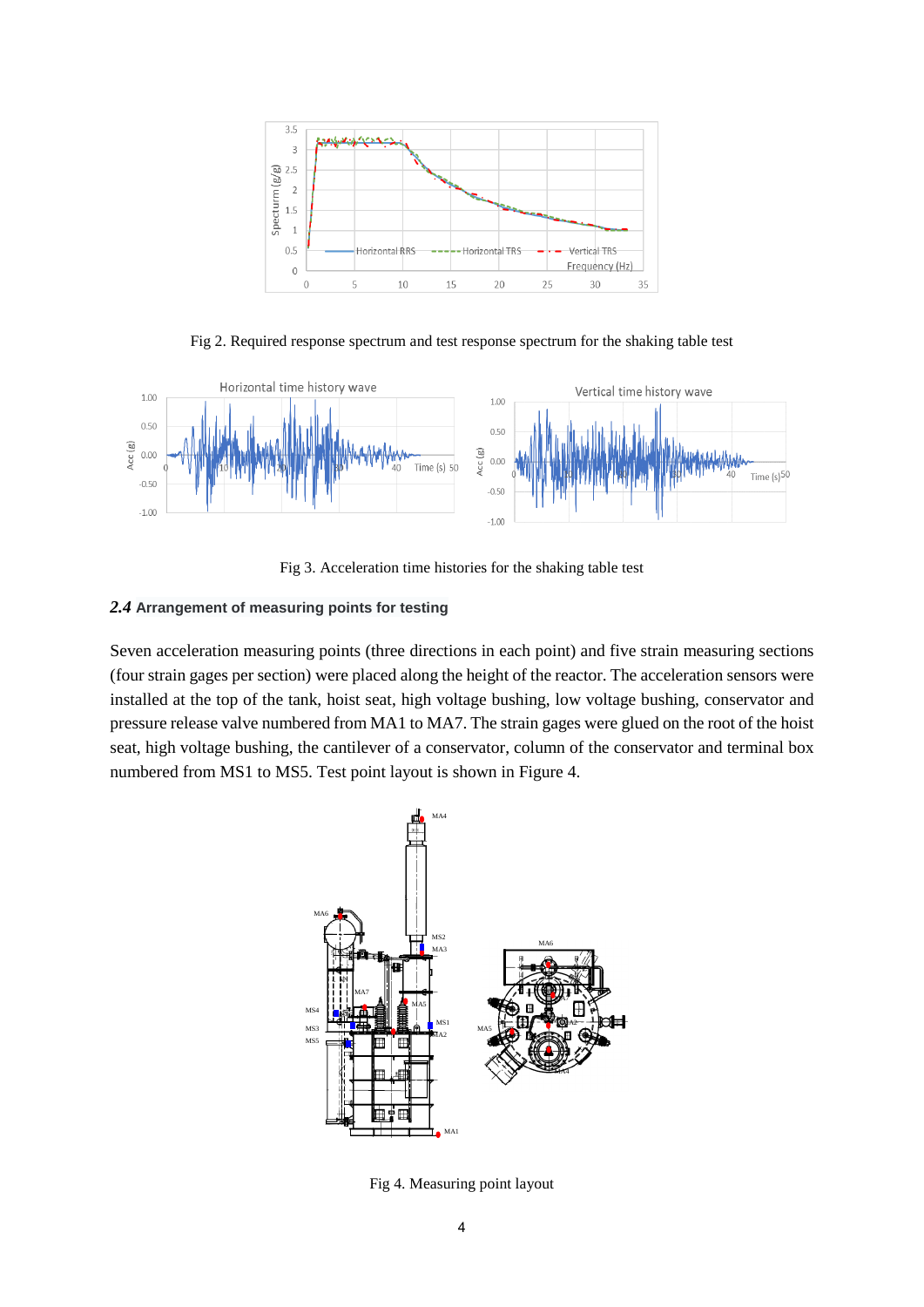#### *2.5 Cases for testing*

The seismic input directions were  $X+Z$ , and  $Y+Z$  (Z-direction acceleration peak is 80% of horizontal), respectively. The seismic inputs were increased step by step according to the seismic intensity levels. The white noise was swept before and after each test. The test cases are shown in Table 1.

| Case                        | <b>Input wave</b> | <b>Direction</b> | Peak of acceleration/ $(m \cdot s^2)$ |
|-----------------------------|-------------------|------------------|---------------------------------------|
|                             | white noise wave  | $x+y+z$          | $0.075$ g                             |
| $\mathcal{D}_{\mathcal{L}}$ | seismic wave      | $x + z$          | $0.150$ g                             |
| 3                           | seismic wave      | $y+z$            | $0.150$ g                             |
| $\overline{4}$              | white noise wave  | $x+y+z$          | $0.075$ g                             |
| 5                           | seismic wave      | $x + z$          | $0.400$ g                             |
| 6                           | white noise wave  | $x+y+z$          | $0.075$ g                             |
|                             | seismic wave      | $y+z$            | $0.400$ g                             |
| 8                           | white noise wave  | $x+y+z$          | $0.075$ g                             |

Table 1. Cases for testing

## **3. ANALYSIS**

## *3.1 R***esonant** *frequency of the Reactor*

According to the acceleration response time history of the reactor in the shaking table test with white noise input, the frequency response function was calculated. The frequency of the reactor at the corresponding case is shown in Table 2. Figure 5 is the frequency response function curve in Case 8.

| Case | $J_{x}$ |          |          |             |          |          |       |
|------|---------|----------|----------|-------------|----------|----------|-------|
|      | Jx1     | $f_{x2}$ | $f_{x3}$ | $f_{\nu I}$ | $f_{y2}$ | $f_{y3}$ |       |
|      | 5.50    | 13.00    | 23.50    | 5.50        | 8.25     | 19.00    | 28.50 |
|      | 5.25    | 13.00    | 24.25    | 5.50        | 8.25     | 19.25    | 28.50 |
| 6    | 5.50    | 12.50    | 23.75    | 5.50        | 8.50     | 19.50    | 28.50 |
|      | 5.50    | 12.25    | 23.50    | 5.50        | 8.25     | 19.25    | 27.75 |

Table 2. Resonant frequencies of the Reactor Based on testing (Unit: Hz)



Fig 5. The frequency response function of this reactor in Case 8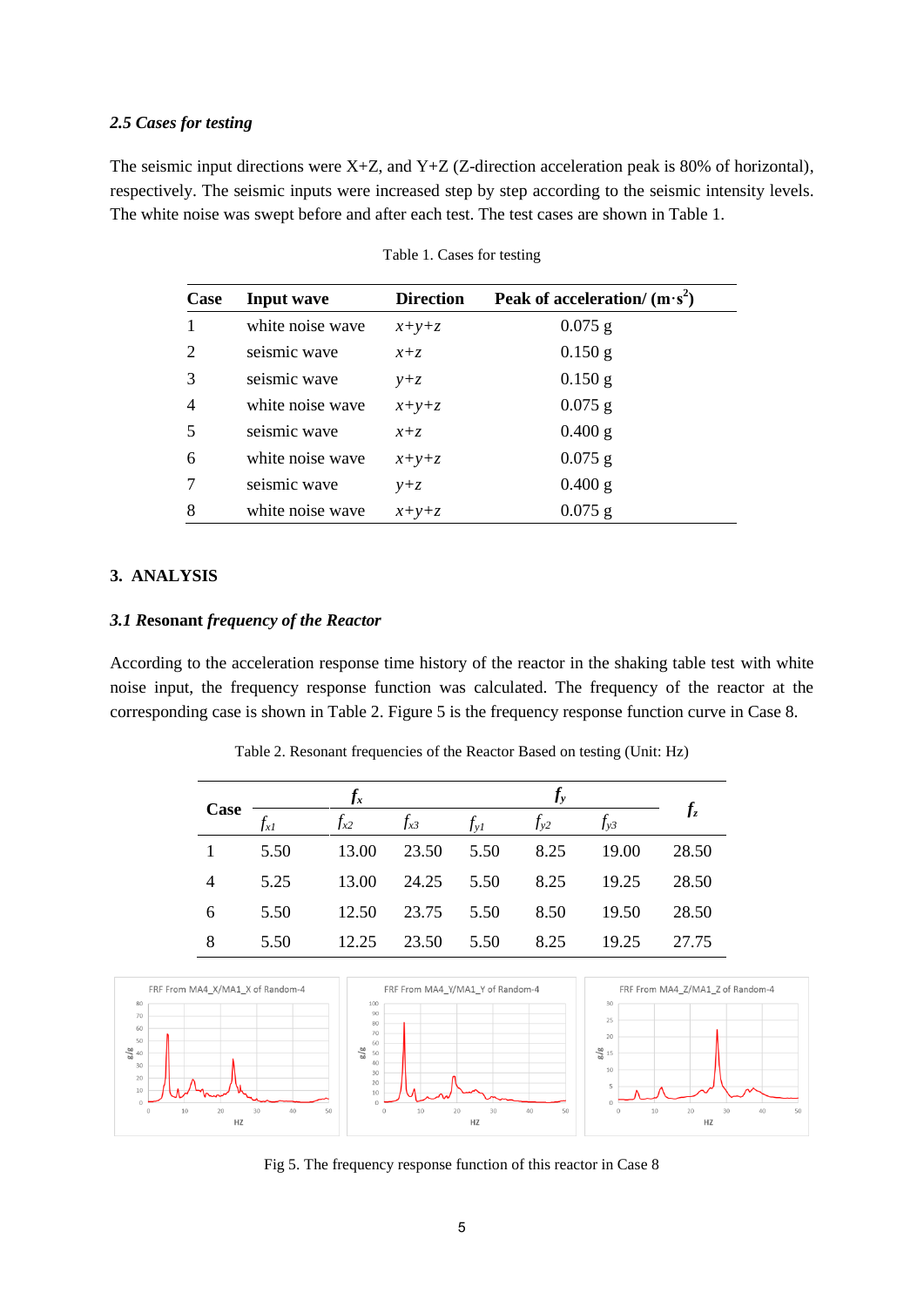Table 2 shows that the stiffness of the reactor in the X direction is similar to that in the Y direction, the frequency is 5.5Hz. After the 0.15g and 0.4g earthquake wave tests, the structural frequencies have no obvious changes. It is shown that the reactor has no obviously structural damages.

### *3.2 Acceleration response analysis*

In Case 5, the acceleration time history of the table (MA1), at the top of the tank (MA2), hoist seat (MA3), and high voltage bushing (MA4) are shown in Figure 6.



Fig 6. The acceleration time history of this reactor in Case 5 shaking table test

The dynamic amplification factor is defined as the ratio of the peak acceleration of measuring point to the peak acceleration of the input values.

| Case | Top of high voltage | Top of hoist seat | Top of conservator Upper surface of |            |  |
|------|---------------------|-------------------|-------------------------------------|------------|--|
|      | bushing (MA4)       | (MA3)             | (MA6)                               | tank (MA2) |  |
| 2    | 8.18                | 2.94              | 5.99                                | 1.46       |  |
| 3    | 8.52                | 3.43              | 5.21                                | 1.34       |  |
| 5    | 8.74                | 2.91              | 5.81                                | 1.91       |  |
|      | 3.46                | 2.04              | 3.35                                | 112        |  |

Table 3. Dynamic amplification factors of the measuring points

Figure 6 and Table 3 show the maximum acceleration response of the reactor is at the top of the high voltage bushing, and it increased along the height of the structure. The dynamic amplification factor is close to 2 on the upper surface of the tank, close to 3.5 at the top of the hoist seat, close to 9 at the top of the high voltage bushing. Therefore, the top of the high voltage bushing in this kind of reactor has significant dynamic amplification effect. The dynamic amplification factor is close to 3 at the top of the hoist seat, and the seismic design of the bushing may be unsafe according to the dynamic amplification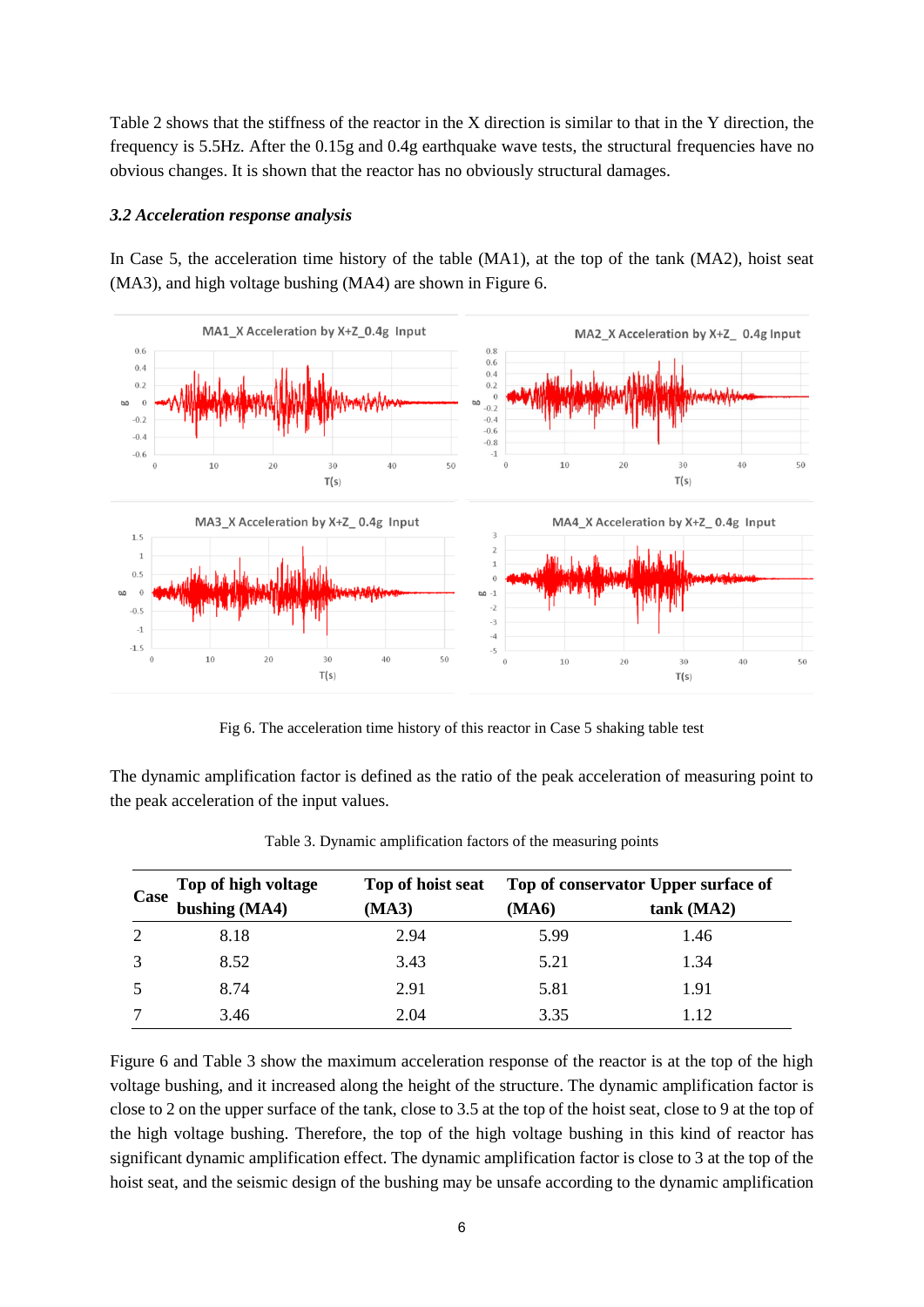factor of the current code.

## *3.3 Displacement response analysis*

The displacement response time history can be obtained by the measured acceleration response time history integration. In Case 5 and Case 7, the horizontal displacement at the top of the high voltage bushing relative to the table is shown in Figure 7. The peak displacement of the main test point relative to the table is shown in Table 4.



Fig 7. Horizontal relative displacement of the top of high voltage bushing in Case 5 and Case 7

| Case | <b>Direction</b> | The top of high voltage The top of hoist seat The top of |       |                   |  |
|------|------------------|----------------------------------------------------------|-------|-------------------|--|
|      |                  | bushing (MA4)                                            | (MA3) | conservator (MA6) |  |
|      | X                | 107.70                                                   | 11.68 | 111.7             |  |
|      | Y                | 18.88                                                    | 9.62  | 7.45              |  |
|      | Ζ                | 2.16                                                     | 2.43  | 9.10              |  |
|      | X                | 26.98                                                    | 5.06  | 10.42             |  |
|      | v                | 133.21                                                   | 9.46  | 8.28              |  |
|      | Z                | 6.61                                                     | 1.86  | 4.06              |  |

Table 4. The peak displacement of the test points in Case 5 and Case 7 (Unit: mm)

As shown in Table 4 and Figure 7, the maximum value of the peak relative displacement at the top of the high voltage bushing is 133mm in the shaking table test with the peak acceleration of 0.4g. The top of the high voltage bushing has the maximum displacement response of reactor, and the larger displacement response may affect electrical performance. In addition, the torsional effect of the reactor exists during the shaking table test.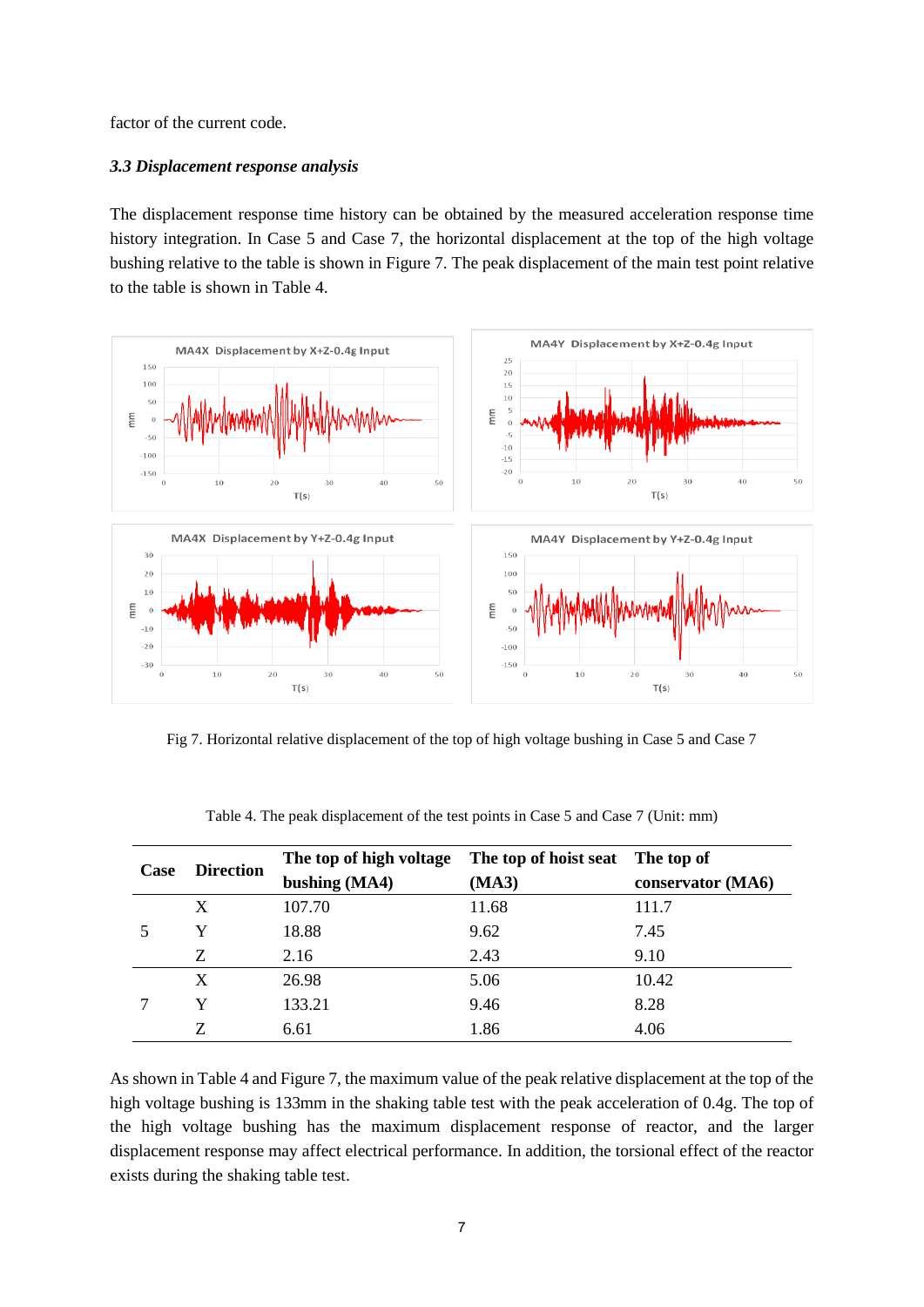#### *3.4 Strain response analysis*

The strain-time histories at the root of high voltage bushing in the case 5 and case 7 are shown in Figure 8. The peak strains of the test point are shown in Table 5. It is known that the maximum strain of the porcelain sleeve is located at the root of the high voltage bushing of the reactor (MS2). The maximum strain of steel structure is located at the root of conservator (MS3) and the root of the hoist seat (MS1). According to the elastic modulus of the porcelain sleeve 110GPa, the maximum stress of the porcelain sleeve is calculated to be 13.92MPa, which is less than the failure stress 50MPa of the porcelain sleeve. According to the elastic modulus of the steel 206GPa, the maximum stress of the steel is calculated to be 68.37MPa, which is less than the steel yield stress 235MPa too. The porcelain sleeve and the steel structure are safe in the shaking table test at the PGA of 0.4g. The reactor has a good seismic performance.



Fig 8. The strain-time history of the root of high voltage bushing in Case 5 and Case 7

| Case | The root of hoist | The root of high voltage | The root of the cantilever    |  |
|------|-------------------|--------------------------|-------------------------------|--|
|      | seat (steel, MS1) | bushing (porcelain, MS2) | conservator (steel, MS3, MS4) |  |
| ി    | 112               | 46                       | 127                           |  |
|      | 95                | 51                       | 40                            |  |
|      | 294               | 122                      | 380                           |  |
|      | 206               | 133                      | 112                           |  |

|  |  |  |  | Table 5. The strain peak of the strain test points (Unit: $\mu \epsilon$ ) |  |  |
|--|--|--|--|----------------------------------------------------------------------------|--|--|
|--|--|--|--|----------------------------------------------------------------------------|--|--|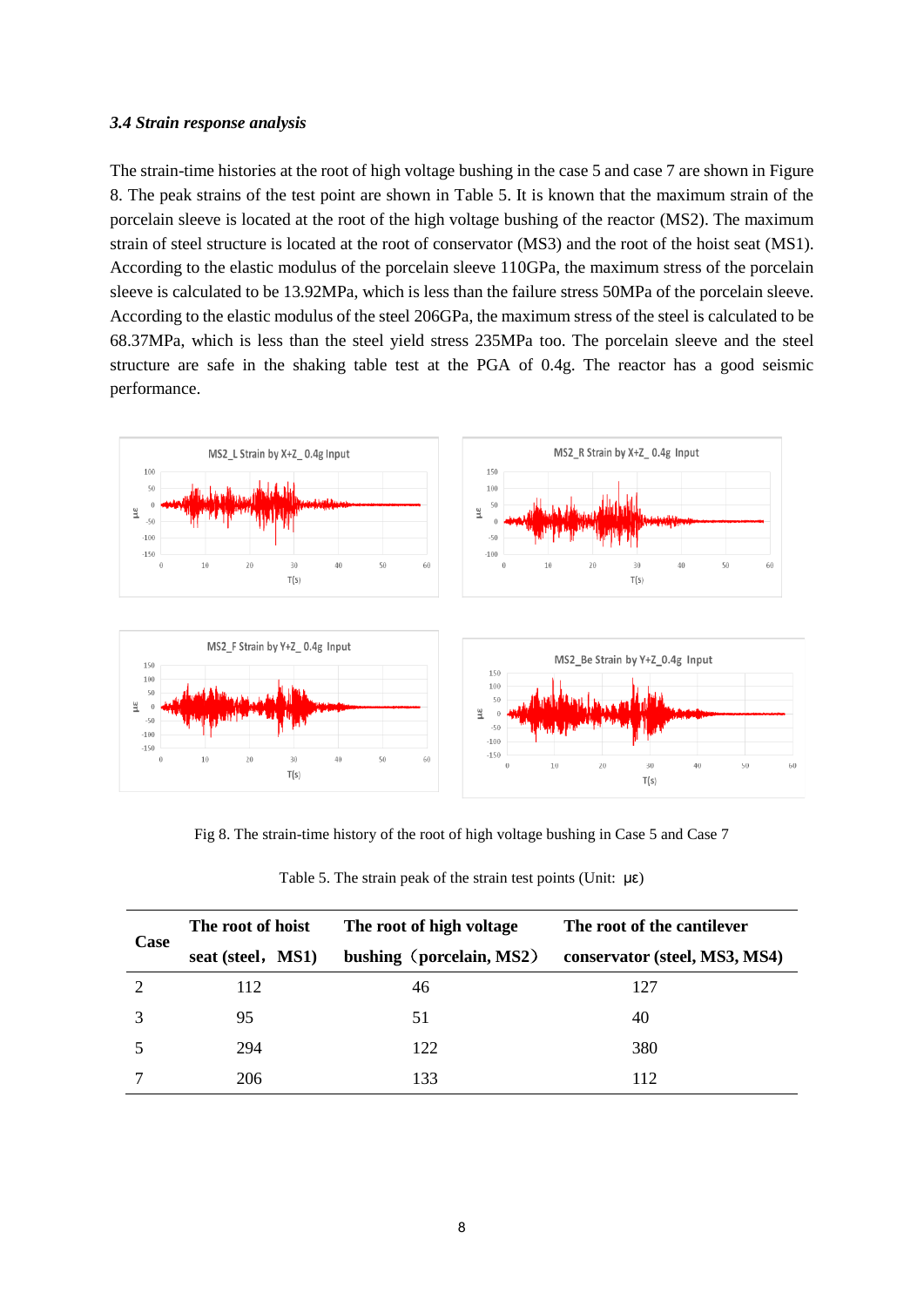## **4. CONCLUSION**

The test results indicate that the reactor has an excellent seismic performance at the PGA of 0.4g. No significant frequency changes in the reactor structure were observed, and all the stress values were less than the static limits of the material strength during the test.

The dynamic amplification effect is stronger at the top of high voltage bushing and at the top of the hoist seat, which is close to 3. The seismic design of the bushing could be unsafe according to the dynamic amplification factor method.

The peak relative displacement at the top of the high voltage bushing is 133mm at the PGA of 0.4g, which may affect the electrical performance of the reactor too.

## **5. ACKNOWLEDGMENTS**

This work was supported by the National Key Research and Development Program of China (No. 2016YFC0701506-3) and the Fundamental Research Funds for the Central Universities (No. 2015CDJXY).

#### **6. REFERENCES**

China Earthquake Administration Wenchuan Earthquake Emergency Headquarters (2008). Wenchuan earthquake disaster assessment report. China Earthquake Administration, 2008:1-6.

China Electric Power Research Institute(2014). Technical report on study of seismic test technology of UHV electric equipment. China Electric Power Research Institute.

Code for seismic design of electrical installations. *GB 50260*, China, 2013.

Fang Y, Yibin Z, Xubo G (2011). Impact of Japan earthquake and nuclear crisis on energy and power industry. *Electric Power*, 44 (6):1-6.

Matt H, Filiatrault A (2003). Seismic qualification requirements for transformer bushing. Structural systems research project Report No. SSRP.

IEEE. Recommended practice for seismic design of substations. *IEEE Std-693*, Piscataway, NJ, 2005.

Kumosa LS, Kumosa MS, Armentrout DL (2005). Resistance to brittle fracture of glass reinforced polymer composites used in composite (non-ceramic) insulators. *IEEE Transactions on Power Delivery*, 20(4):2657-2666.

Linxu T. (2000). Disaster prevention and relief of the urban lifeline system. *Urban Studies*, No.3: 8-12+78.

Meigen C, Fulin Z, Ping T, Rongquan F, Zhicheng L, Xuesong Z (2011). Shaking table test on seismic performance of large power transformer with bushings. *Journal of Vibration and Shock*, 2011(11):122-129.

Qiang X, Guoliang M, Ruiyuan Z, Ning Q, Zhaohui X (2015). Shaking Table Test Research on Earthquake Response Mechanism of a Transformer-bushing System. *Proceedings of the CSEE*, 2015(21):5500-5510.

Qiang X, Jie L (2006). Current situation of natural disaster in electric power system and countermeasures. *Journal of Natural Disasters*, 2006(4):126-131.

Robert L. Anderson, William U. Savage, Fakir H. Erdogan (2000). August 17, 1999, Kocaeii, Turkey earthquake field investigation report. PEER.

Schiff, Anshel J (1995). Northridge earthquake lifeline performance and post-earthquake response. *Technical Council on Lifeline Earthquake Engineering*, 1995(8): 13-95.

Shinozuka M, Rose A, Eguchi RT (1998). Engineering and socioeconomic impacts of earthquakes-an analysis of electricity lifeline disruptions in the New Madricd area. ECEER.